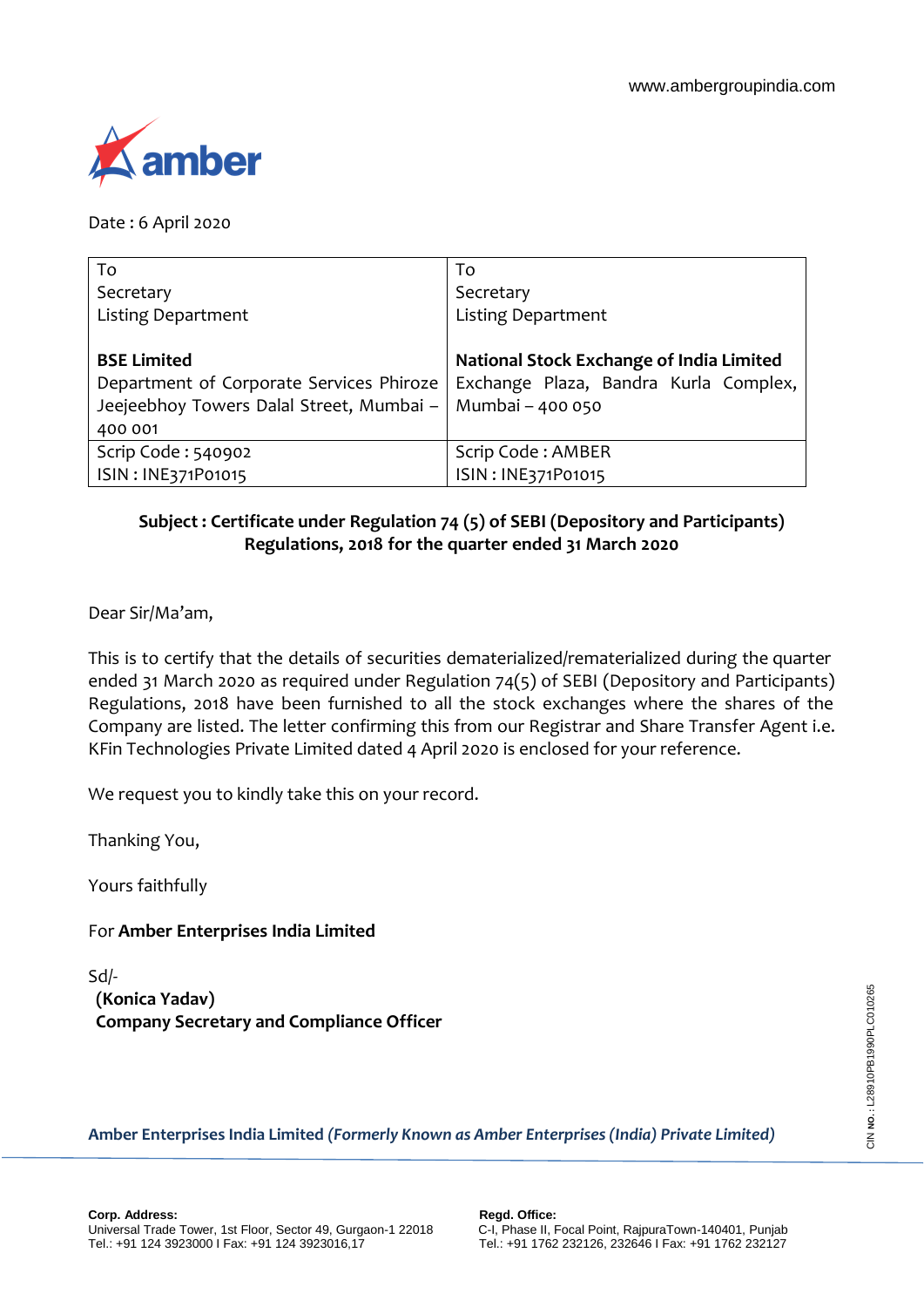KFIN/MRVS/NSDL/74(5) E/1 Date: 04/04/2020

NATIONAL SECURITIES DEPOSITORY LIMITED TRADE WORLD 4TH FLOOR KAMALA MILLS COMPOUND SENAPATI BAPAT MARG LOWER PAREL MUMBAI - 400 013

Dear Sir(s), Sub: Certificate under Regulation 74(5) for the quarter ended March 31, 2020

We as Registrars, Share Transfer and Depository Services agents of the AMBER ENTERPRISES INDIA LIMITED, certify that the details of securities dematerialized/rematerialized during the aforesaid period, as required under Regulation 74(5) of SEBI (Depositories and participants) Regulations 2018 have been furnished to all the Stock Exchanges where the shares of the company are listed.

Thanking you,

Yours faithfully, For KFIN TECHNOLOGIES PRIVATE LIMITED

K. Rey

Raj Kumar Kale Senior Manager

CC TO:

THE COMPANY SECRETARY AMBER ENTERPRISES INDIA LIMITED Universal Trade Tower, 1st Floor Sector-49, Sohna Road, Gurgaon

122018